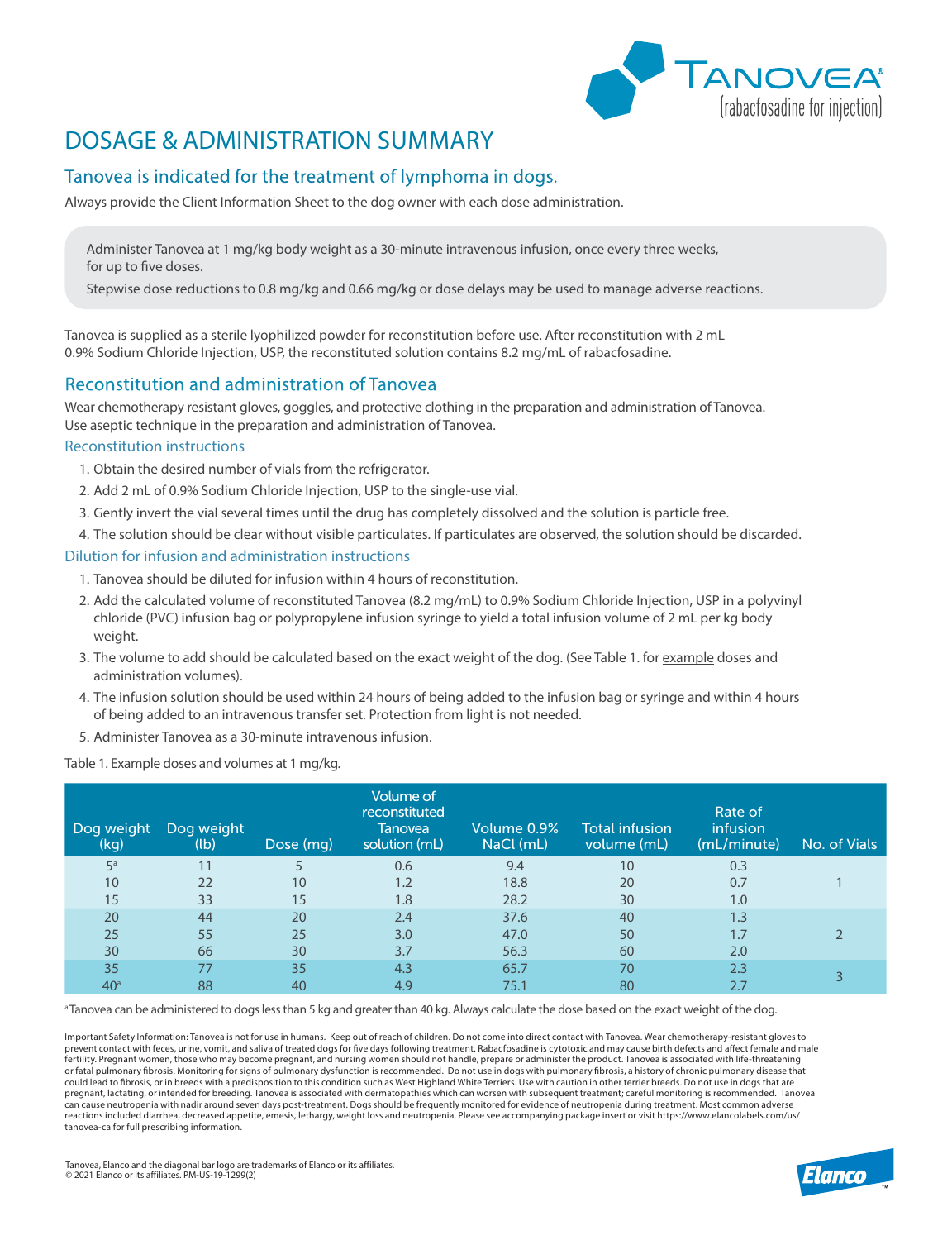

16.4 mg rabacfosadine per vial Antineoplastic

For intravenous use in dogs only

#### Approved by FDA under NADA # 141-545

CAUTION: Federal law restricts this drug to use by or on the order of a licensed veterinarian. Use only as directed.

#### DESCRIPTION:

TANOVEA (rabacfosadine for injection) is an acyclic nucleotide phosphonate. The molecular weight of rabacfosadine is 526.5 g/mole. The empirical formula is  $\mathsf{C}_{21}\mathsf{H}_{35}\mathsf{N}_{8}\mathsf{O}_{6}\mathsf{P}.$  The structural formula is:



TANOVEA is supplied as a sterile, white to off-white lyophilized powder in the form of a cake contained in a 3 mL amber glass vial. Each single-use vial contains 16.4 mg of rabacfosadine, present as the succinate salt, along with 20 mg of mannitol and 1.6 mg of citrate as excipients. INDICATION:

TANOVEA is indicated for the treatment of lymphoma in dogs.

DOSAGE AND ADMINISTRATION:

#### Always provide the Client Information Sheet to the dog owner with each dose administration.

Administer TANOVEA at 1 mg/kg body weight as a 30-minute intravenous infusion, once every three weeks, for up to five doses.

Stepwise dose reductions to 0.8 mg/kg and 0.66 mg/kg or dose delays may be used to manage adverse reactions.

TANOVEA is supplied as a sterile lyophilized powder for reconstitution before use. After reconstitution with 2 mL of 0.9% Sodium Chloride Injection, USP, the reconstituted solution contains 8.2 mg/mL of rabacfosadine.

#### Reconstitution and administration of TANOVEA

Wear chemotherapy-resistant gloves, goggles, and protective clothing in the preparation and administration of TANOVEA. Use aseptic technique in the preparation and administration of **TANOVFA** 

*Reconstitution instructions* 

- 1. Obtain the desired number of vials from the refrigerator.
- 2. Add 2 mL of 0.9% Sodium Chloride Injection, USP to the single-use vial.
- 3. Gently invert the vial several times until the drug has completely dissolved and the solution is particle free.
- 4. The solution should be clear without visible particulates. If particulates are observed, the solution should be discarded.

*Dilution for infusion and administration instructions* 

- 1. TANOVEA should be diluted for infusion within 4 hours of reconstitution.
- 2. Add the calculated volume of reconstituted TANOVEA (8.2 mg/mL) to 0.9% Sodium Chloride Injection, USP in a polyvinyl chloride (PVC) infusion bag or polypropylene infusion syringe to yield a total infusion volume of 2 mL/kg.
- 3. The volume of reconstituted TANOVEA should be calculated based on the exact weight of the dog. (See Table 1. for example doses and administration volumes).
- 4. The infusion solution should be used within 24 hours of being added to the infusion bag or syringe and within 4 hours of being added to an intravenous transfer set. Protection from light is not needed.

5. Administer TANOVEA as a 30-minute intravenous infusion.

Table 1. Example doses and volumes at 1 mg/kg.

| Dog<br>weight<br>(kg) | Dog<br>weight<br>(Ib) | <b>Dose</b><br>(mg) | <b>Volume of</b><br>reconstituted<br>TANOVEA<br>solution (mL) | <b>Volume</b><br><b>0.9% NaCl</b><br>(mL) | <b>Total</b><br>infusion<br>volume<br>(mL) | Rate of<br><b>infusion</b><br>(mL/minute) |
|-----------------------|-----------------------|---------------------|---------------------------------------------------------------|-------------------------------------------|--------------------------------------------|-------------------------------------------|
| 5 <sup>a</sup>        | 11                    | 5                   | 0.6                                                           | 9.4                                       | 10                                         | 0.3                                       |
| 10                    | 22                    | 10                  | 1.2                                                           | 18.8                                      | 20                                         | 0.7                                       |
| 15                    | 33                    | 15                  | 1.8                                                           | 28.2                                      | 30                                         | 1.0                                       |
| 20                    | 44                    | 20                  | 2.4                                                           | 37.6                                      | 40                                         | 1.3                                       |
| 25                    | 55                    | 25                  | 3.0                                                           | 47.0                                      | 50                                         | 1.7                                       |
| 30                    | 66                    | 30                  | 3.7                                                           | 56.3                                      | 60                                         | 2.0                                       |
| 35                    | 77                    | 35                  | 4.3                                                           | 65.7                                      | 70                                         | 2.3                                       |
| 40 <sup>a</sup>       | 88                    | 40                  | 4.9                                                           | 75.1                                      | 80                                         | 2.7                                       |

a TANOVEA can be administered to dogs less than 5 kg and greater than 40 kg. Always

calculate the dose based on the exact weight of the dog.

Compatibility of administration sets containing ethyl vinyl acetate (EVA) has not been evaluated.

#### CONTRAINDICATIONS:

Do not use in dogs with pulmonary fibrosis or a history of chronic pulmonary disease that could lead to fibrosis, such as chronic bronchitis (see WARNINGS). Do not use in West Highland White Terriers due to a genetic predisposition for development of pulmonary fibrosis. Use with caution in other terrier breeds due to potential genetic predisposition for development of pulmonary fibrosis

Do not use in dogs that are pregnant, lactating, or intended for breeding. Rabacfosadine is cytotoxic and may cause birth defects and affect female and male fertility. TANOVEA has not been evaluated in pregnant, lactating, or breeding dogs.

## WARNINGS:

## USER SAFETY WARNINGS:

NOT FOR USE IN HUMANS. KEEP THIS AND ALL MEDICATIONS OUT OF THE REACH OF CHILDREN. Do not store near food or with medications intended for use in humans. Do not eat, drink, or smoke while handling the product.

CHILDREN SHOULD NOT COME INTO CONTACT WITH TANOVEA. Children should not come into contact with feces, urine, vomit, and saliva of treated dogs for 5 days after each treatment. *Drug Handling and Administration*

Pregnant women, women who may become pregnant, and nursing women should not handle, prepare, or administer TANOVEA. Rabacfosadine is cytotoxic and may cause birth defects and affect female and male fertility.

Use standard measures for the safe handling of all chemotherapeutic drugs. Refer to Occupational Safety and Health Administration (OSHA) for appropriate guidelines, recommendations, and regulations for handling antineoplastic agents.

Do not come into direct contact with TANOVEA. Wear chemotherapy-resistant gloves, goggles, and protective clothing when handling or administering TANOVEA. After removing and disposal of gloves, wash hands immediately and thoroughly with soap and water.

*Accidental Exposure to TANOVEA*

- In the case of accidental self-injection:
- Remove glove.
- Let the wound bleed a few drops of blood.
- Rinse the wound thoroughly with tap water.
- Seek medical advice immediately and show the package insert, label, or client information sheet to the physician.
- In case of accidental skin contact:
- ° Wash the affected area immediately and thoroughly with soap and water.
- In the case of accidental eye exposure:
- Remove contact lenses.
- ° Rinse the eyes with large amounts of tap water (use eyewash station if present) for 10 minutes while holding back the eyelid.
- Seek medical advice immediately and show the package insert, label, or client information sheet to the physician.
	- In the case of accidental ingestion:
	- Seek medical advice immediately and show the package insert, label, or client information sheet to the physician.

#### *Handling of Excreta and Soiled Items*

Do not come into direct contact with the treated dog's feces, urine, vomit, and saliva for 5 days after each treatment with TANOVEA.

When cleaning up feces, urine, vomit, and saliva, wear disposable chemotherapy-resistant gloves to collect the contaminated substances with disposable absorptive material (such as paper towels) and place them into a plastic bag. Carefully remove the gloves and place them in the bag, and tie or fasten it securely before general disposal. Wash hands immediately and thoroughly with soap and water afterwards.

Do not wash any items soiled with feces, urine, vomit, and saliva from the dog for 5 days after each treatment with other laundry.

Wear disposable chemotherapy-resistant gloves when handling the dog's toys, food bowl, and water bowl. Wash food and water bowls separately from other items for 5 days after each treatment.

#### *Accidental Exposure to Excreta*

In the case of direct skin contact with feces, urine, vomit, and saliva of dogs for 5 days after each treatment:

Wash the affected skin immediately and thoroughly with soap and water.

#### ANIMAL SAFETY WARNINGS:

TANOVEA is associated with life-threatening or fatal pulmonary fibrosis. The pulmonary fibrosis may be an idiosyncratic toxicity. Monitoring for signs of pulmonary dysfunction is recommended (see ADVERSE REACTIONS).

#### PRECAUTIONS:

TANOVEA is associated with dermatopathies (e.g., otitis, alopecia, dermatitis, erythema, pruritus, hyperpigmentation, skin ulcerations, and bacterial skin infections) which can worsen with subsequent treatment (see ADVERSE REACTIONS). Careful monitoring for changes in the skin and ears is recommended. Dose reductions and/or dose delays should be considered to mitigate dermatologic adverse reactions.

TANOVEA can cause neutropenia with a nadir around seven days post-treatment. Dogs should be frequently monitored for evidence of neutropenia during treatment with TANOVEA (see ADVERSE REACTIONS and TARGET ANIMAL SAFETY).

Extravasation of TANOVEA may cause pain and/or tissue injury. If extravasation is suspected, discontinue infusion immediately. Monitor the site for evidence of injury; consider local and systemic treatment measures as needed.

The safety and effectiveness of TANOVEA has not been evaluated in conjunction with other chemotherapeutic agents or other modalities for the treatment of lymphoma.

The effect of concomitant medications on the metabolism of TANOVEA has not been evaluated.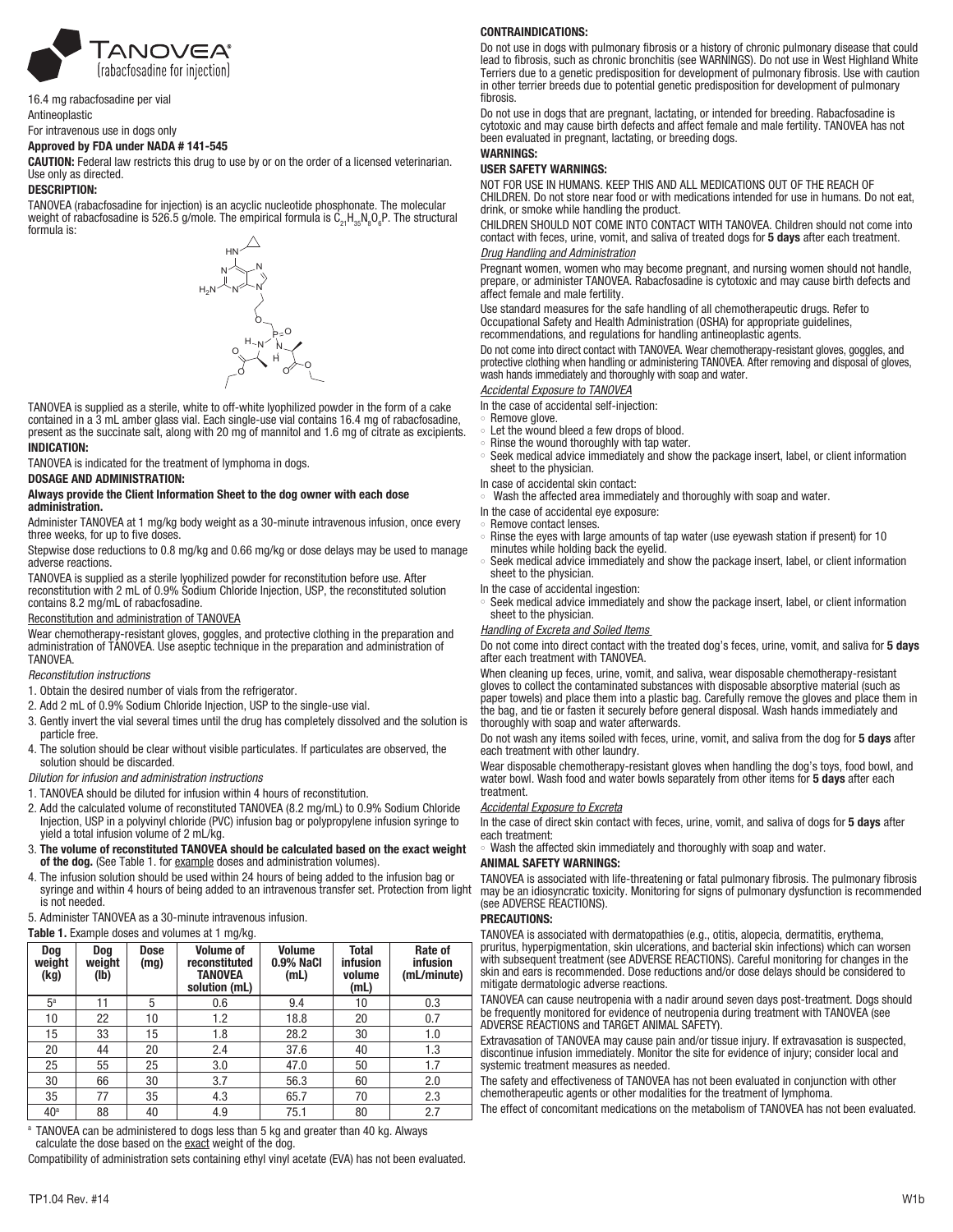#### ADVERSE REACTIONS:

A randomized, placebo-controlled, masked, multicenter clinical field study evaluated the effectiveness and safety of TANOVEA for the treatment of lymphoma. One-hundred and twenty dogs received TANOVEA at a dose of 1 mg/kg, administered as a 30-minute intravenous infusion once every three weeks for one to five doses. Thirty-eight dogs received a placebo (saline) infusion.

The Veterinary Cooperative Oncology Group - common terminology criteria for adverse events (VCOG-CTCAE)<sup>1</sup> definitions were used to grade the adverse reactions observed: Grade 1 (mild), Grade 2 (moderate), Grade 3 (severe), Grade 4 (life-threatening), and Grade 5 (death or euthanasia). Most adverse reactions were Grade 1 or 2. The adverse reactions observed in the study and number of dogs experiencing each adverse reaction is summarized in Table 2 below.

The most common adverse reactions included diarrhea, decreased appetite, vomiting, lethargy, weight loss, and neutropenia. Though diarrhea, decreased appetite, vomiting, lethargy, and weight loss were observed in both groups, the incidence was higher in the TANOVEA group and there were more Grade 2 and 3 adverse reactions compared to the Placebo group.

Table 2. Adverse Reactions Reported During the Field Study

|                                                   | <b>TANOVEA</b><br>(n=120) |            | <b>Placebo</b><br>$(n=38)$ |         |
|---------------------------------------------------|---------------------------|------------|----------------------------|---------|
|                                                   | n                         | %          | n                          | ℅       |
| Diarrhea                                          | 105                       | 87.5       | 19                         | 50      |
| Decreased appetite                                | 82                        | 68.3       | 15                         | 39.5    |
| Emesis                                            | 82                        | 68.3       | 9                          | 23.7    |
| Lethargy                                          | 76                        | 63.3       | 24                         | 63.2    |
| <b>Weight loss</b>                                | 58                        | 48.3       | 4                          | 10.5    |
| Neutropenia <sup>a</sup>                          | 55                        | 45.8       | 0                          |         |
| Polydipsia                                        | 40                        | 33.3       | 6                          | 15.8    |
| Anorexia                                          | 34                        | 28.3       | 7                          | 18.4    |
| Otitis <sup>b</sup>                               | 31                        | 25.8       | 0                          |         |
| Alopecia                                          | 30                        | 25         | $\overline{2}$             | 5.3     |
| Adipsia                                           | 29                        | 24.2       | 5                          | 13.2    |
|                                                   | 29                        | 24.2       | 2                          | 5.3     |
| Polyuria                                          |                           |            |                            |         |
| <b>Dermatitis</b>                                 | 25<br>24                  | 20.8<br>20 | 0<br>6                     |         |
| Increased appetite                                |                           |            |                            | 15.8    |
| Hypoalbuminemia                                   | 24                        | 20         | 5                          | 13.2    |
| Anemia                                            | 20                        | 16.7       | 3                          | 7.9     |
| Hematochezia                                      | 20                        | 16.7       | $\mathbf{0}$               |         |
| Dehydration                                       | 17                        | 14.2       | 1                          | 2.6     |
| Nausea                                            | 15                        | 12.5       | $\overline{2}$             | 5.3     |
| Erythema                                          | 15                        | 12.5       | 1                          | 2.6     |
| Pruritus                                          | 15                        | 12.5       | 1                          | 2.6     |
| Hyperpigmentation                                 | 14                        | 11.7       | 0                          |         |
| Leukopenia                                        | 14                        | 11.7       | 0                          |         |
| Monocytosis                                       | 13                        | 10.8       | 3                          | 7.9     |
| Elevated alanine aminotransferase (ALT)           | 13                        | 10.8       | 2                          | 5.3     |
| Proteinuria                                       | 13                        | 10.8       | $\overline{2}$             | 5.3     |
| Pulmonary disorder <sup>c</sup>                   | 13                        | 10.8       | 0                          |         |
| Elevated creatine-kinase (CK)                     | 12                        | 10         | 1                          | 2.6     |
| Oliguria                                          | 12                        | 10         | 1                          | 2.6     |
| Urinary tract infection                           | 12                        | 10         | 1                          | 2.6     |
| Cough                                             | 11                        | 9.2        | 3                          | 7.9     |
| Increased blood urea nitrogen (BUN) or creatinine | 11                        | 9.2        | $\overline{2}$             | 5.3     |
| Elevated aspartate aminotransferase (AST)         | 11                        | 9.2        | 0                          |         |
| Neutrophilia                                      | 10                        | 8.3        | 3                          | 7.9     |
| Hematuria                                         | 10                        | 8.3        | 1                          | 2.6     |
| Mass <sup>d</sup>                                 | 10                        | 8.3        | 0                          |         |
| Hyperthermia                                      | 9                         | 7.5        | 4                          | 10.5    |
| Thrombocytopenia                                  | 9                         | 7.5        | 3                          | 7.9     |
| Elevated symmetrical dimethylarginine (SDMA)      | 9                         | 7.5        | 2                          | 5.3     |
| Hypocalcemia                                      | 9                         | 7.5        | 2                          | 5.3     |
| Glucosuria <sup>e</sup>                           | 9                         | 7.5        | $\theta$                   |         |
| Skin ulceration                                   | 9                         | 7.5        | 0                          |         |
| Tachypnea                                         | 8                         | 6.7        | 5                          | 13.2    |
| Dyspnea                                           | 7                         | 5.8        | 5                          | 13.2    |
| Elevated total bilirubin                          | 7                         | 5.8        | 1                          | $2.6\,$ |
| Hypokalemia                                       | 7                         | 5.8        | 1                          | 2.6     |
| Bacterial skin infection                          | 7                         | 5.8        | 0                          |         |
| Desquamation                                      | 7                         | 5.8        | 0                          |         |
| Leukocytosis                                      | 6                         | 5          | 5                          | 13.2    |
| Pinnal irritation                                 | 6                         | 5          | 1                          | 2.6     |
| Digestive tract disorders NOSf                    | 6                         | 5          | $\bf{0}$                   |         |
| Hynonroteinemia                                   | հ                         | 5          | $\Omega$                   |         |

Hypoproteinemia 6 5 0 a Most neutropenias were Grade 1 or 2. However, eight instances of Grade 3 and three instances of Grade 4 neutropenia were reported. Neutropenia was reported seven days after treatment and returned to the normal range in all but two instances by the next cycle.

b Represents combined terms of Otitis Externa and Otitis Not Otherwise Specified (NOS)

c Pulmonary disorders included pulmonary fibrosis or possible pulmonary fibrosis (five dogs), pulmonary interstitial pattern (three dogs), pneumonia (three dogs), alveolar pattern on radiographs (two dogs), pneumomediastinum (one dog), pneumonitis (one dog), pulmonary infiltrates on radiographs (one dog). Some dogs were reported with more than one abnormality. d Masses included skin and subcutaneous masses

e Glucosuria ranges from 1+ to 4+. In one dog, a 1+ ketonuria was reported at the same time as a 4+ glucosuria.

f Digestive tract disorders NOS included regurgitation (three dogs) and abnormal stool color (three dogs).

The type and frequency of reported adverse reactions did not vary greatly by cycle of TANOVEA treatment. A single cycle was the day of treatment and the 20 days after treatment (total of 21 days). However, during Cycles 1 and 2 (after the first or second dose), the majority of adverse reactions were primarily related to gastrointestinal and constitutional signs (i.e. lethargy, weight loss), while dermatopathies began to occur more frequently in Cycles 3 through 5 (after the third through fifth dose).

#### *Serious Adverse Reactions*

Serious adverse events (SAEs) were reported in 20% of dogs in the TANOVEA group (24 of 120 dogs) and 13% of dogs in the placebo group (five of 38 dogs). In the 24 TANOVEA dogs, SAEs included pulmonary fibrosis (five dogs) and dermatopathy (six dogs) as described below. Other SAEs included three cases of progressive disease (Grade 5), three cases of unrelated neoplasia/comorbidities, and one case each of hepatopathy (Grade 3), renal insufficiency (Grade 3), neutropenia (Grade 4), nausea (Grade 3), lymph node abscess (Grade 3), colitis (Grade 3), and hematochezia (Grade 3).

#### *Pulmonary Fibrosis*

Five dogs in the TANOVEA group developed severe adverse reactions associated with pulmonary fibrosis. The clinical signs included dyspnea, tachypnea, and orthopnea. Four of these dogs also had pneumomediastinum, pneumothorax, and/or emphysema diagnosed radiographically. All five dogs had radiographic findings that could be associated with pulmonary fibrosis along with accompanying pulmonary clinical signs. All five dogs were euthanized (four dogs) or died (one dog) due to the pulmonary fibrosis (either during the study or after removal from the study). Two of these dogs had a histologic confirmation of fibrosis on necropsy. The median time from randomization to first detection of clinical signs was 87 days (range 84 to 140) and the median time from randomization to death was 127 days (range 112 to 172). At the time of withdrawal (due to adverse reactions), all five dogs had a complete response to treatment. Pulmonary fibrosis may be an idiosyncratic adverse reaction with an unknown mechanism of action. *Dermatopathy*

Over half of the patients (67/120 dogs) treated with TANOVEA experienced one or more dermatologic adverse reactions during their treatment. These adverse reactions were predominantly Grade 1 and primarily included otitis, alopecia, dermatitis, erythema, pruritus, hyperpigmentation, skin ulcerations, and bacterial skin infections.

Dermatologic adverse reactions typically presented by Cycle 3 (after the third dose), suggesting a cumulative effect of TANOVEA-associated dermatopathy. Dose reductions and dose delays were implemented to mitigate dermal adverse reactions. Six dogs in the TANOVEA group had Grade 3 or Grade 4 dermal adverse reactions which appeared in Cycle 2 (two dogs), Cycle 3 (three dogs), and Cycle 5 (one dog). Grade 3 adverse reactions included bacterial skin infections, skin ulcerations, desquamation, and dermatitis. Grade 4 adverse reactions included skin ulceration (severe erythema and ulceration of skin on limbs, ventrum, and foot pads) and desquamation (moist desquamation along the inguinal region and encompassing perivulvar area).

#### *Euthanasia*

Nine dogs in the TANOVEA group (8%) and two dogs in the placebo group (5%) were euthanized while on study. Reasons for euthanasia included four cases of progressive lymphoma (one with multiple comorbidities and pre-existing dermatopathy), two cases of pulmonary fibrosis, one case of probable hemangiosarcoma, one case of pyelonephritis/renal failure, and one case was unspecified. An additional three dogs died/were euthanized after withdrawal from the study due to suspected pulmonary fibrosis. One dog was euthanized after withdrawal from the study due to sepsis secondary to dermatopathy.

#### *Dose Reductions and Dose Delays*

Twenty-nine dogs in the TANOVEA group dogs received dose reductions (from 1 to 0.8 mg/kg), which were typically employed on the second to fourth dose of TANOVEA. Four dogs received a second stepwise reduction (from 0.8 to 0.66 mg/kg), which were employed on the third to fifth dose. The primary reason for dose reduction was gastrointestinal toxicity (diarrhea, vomiting, nausea), followed by dermatopathies, weight loss, anorexia/hyporexia, neutropenia, thrombocytopenia, and hypoalbuminemia. All dogs continued on the reduced dose(s) for the remainder of the study or until withdrawn.

Fourteen dogs in the TANOVEA group had a dose delay, which typically was one week beyond the intended treatment day. The primary reason cited in all cases was dermatopathy, and one case also cited weight loss. Eight dogs had both a dose reduction and delay, primarily attributable to dermatopathies.

#### *Infusion Site Observations*

On the day of treatment, two incidences of bruising were reported in dogs in the TANOVEA group. Infusion site observations seven days after treatment in dogs in the TANOVEA group included pigmentation (seven incidences), scaling (five incidences), erythema (three incidences), and swelling (two incidences).

#### Conditional Approval Experience:

Rabacfosadine for injection was conditionally approved and marketed from 2016-2021 under the proprietary name TANOVEA-CA1. The adverse events voluntarily reported for TANOVEA-CA1 (i.e., reports not associated with the clinical study) were similar to those described in the ADVERSE REACTIONS section above.

#### CONTACT INFORMATION:

To report suspected adverse events, for technical assistance, or to obtain a copy of the Safety Data Sheet, contact VetDC, Inc at 1-877-468-3832.

For additional information about adverse drug experience reporting for animal drugs, contact FDA at 1-888-FDA-VETS or http://www.fda.gov/reportanimalae.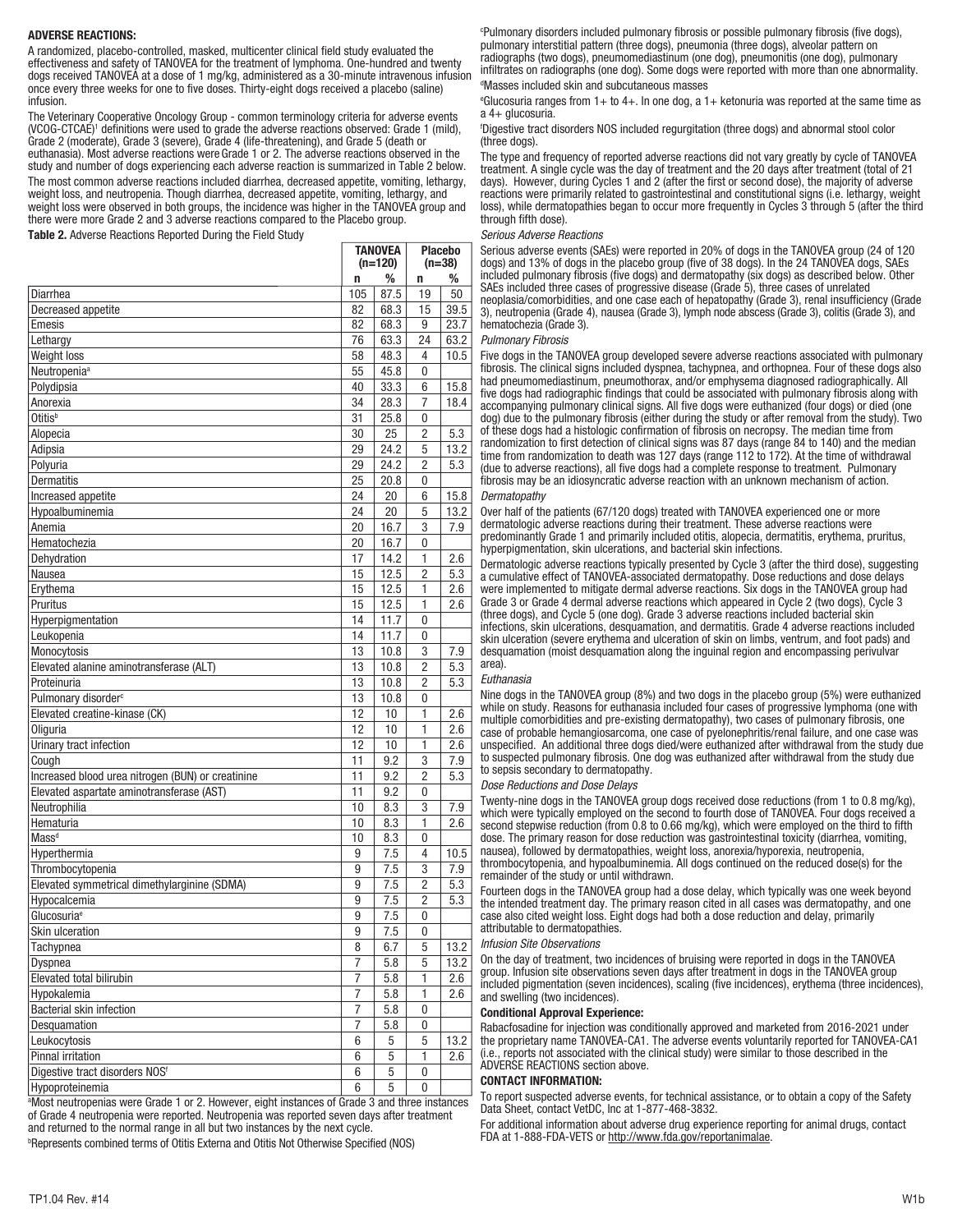#### INFORMATION FOR DOG OWNERS:

Always provide the Client Information Sheet and review it with the dog owner or person responsible for care of the dog. Advise dog owners about possible adverse reactions, when to contact a veterinarian, and how to clean up any feces, urine, vomit, or saliva from dogs treated with TANOVEA. The Client Information Sheet also contains warnings for humans and what to do in case of accidental human exposure to TANOVEA.

#### CLINICAL PHARMACOLOGY:

Rabacfosadine is a prodrug of 9-(2-phosphonylmethoxyethyl)-N6-cyclopropyl-2, 6-diaminopurine (cPrPMEDAP) and 9-(2-phosphonylmethoxyethyl) guanine (PMEG). Rabacfosadine is hydrolyzed intracellularly to cPrPMEDAP and subsequently deaminated to PMEG. PMEG is then converted to its active phosphorylated form, PMEG diphosphate (PMEGpp), which is a potent, chain-terminating inhibitor of the major nuclear, replicative deoxyribonucleic acid (DNA) polymerases. The two prodrug moieties present in rabacfosadine increase the permeability and accumulation of metabolites in various cell types including peripheral blood mononuclear cells (PBMCs).

*In vitro* rabacfosadine has been demonstrated to inhibit DNA synthesis, resulting in S phase arrest and induction of apoptosis. Also *in vitro* rabacfosadine inhibits the proliferation of mitogen-stimulated lymphocytes and lymphoma/leukemia cell lines.

The *in vivo* data from studies in healthy dogs and dogs with lymphoma illustrated rapid clearance of rabacfosadine following a 30-minute intravenous infusion resulting in plasma exposure to the metabolite cPrPMEDAP and undetectable levels of the generally more cytotoxic agent PMEG. The exposure of rabacfosadine and cPrPMEDAP was linear with no gender differences. The mean peak plasma concentrations  $(C_{\text{max}})$  for rabacfosadine and cPrPMEDAP occurred at approximately 30 minutes (T<sub>ma</sub>) and 1-2 höürs, respectively. In dogs with<br>lymphoma, rabacfosadine and cPrPMEDAP had a plasma half-life of <0.5 hour and 6 hours, respectively. In contrast to plasma, high concentrations of PMEG were readily detectable in PBMCs. Following rabacfosadine administration at 1 mg/kg over 30 minutes by intravenous infusion (once every two or three weeks), cPrPMEDAP and PMEGpp concentrations in lymphoid cells and tissues (represented by PBMCs) were 131 and 1,420 nM, respectively. In lymphoid cells, high concentrations of the active metabolite PMEGpp accumulated and persisted for greater than 24 hours. In PBMCs, the metabolites cPrPMEDAP and PMEGpp showed a terminal half-life of 25 hours and 68.7 hours, respectively. The observed PMEGpp concentrations in lymphoid cells and tissues are sufficient to allow for the desired antiproliferative effect following a single intravenous infusion administered once every three weeks.

Following intravenous administration of [14C]-rabacfosadine to dogs, the excretion of radiolabeled material was similar in both feces and urine accounting for 42.4% and 32.5% of the dose, respectively, at 120 hours.

By 24 hours, radioactivity was widely distributed throughout the body. Some of the highest concentrations in tissues observed, with the exception of excretory organs, were found in lymphoid tissues. The mean overall elimination of radioactivity after intravenous dosing was 79.7% over 120 hours.

Approximately 10% of the administered dose was retained in tissues. The overall mass balance including radioactivity retained in the tissues would be estimated to be a mean of 88.8%. No central nervous system penetration was observed.

While the cytotoxic agent PMEG has been observed in PBMCs, PMEG was not observed in the liver, kidney, bile, or urine following administration of [14C]-rabacfosadine to dogs. Because the effective clinical plasma concentration is anticipated to be <2 μM and rabacfosadine is a prodrug that has a short half-life in dogs, rabacfosadine is unlikely to be a clinically relevant inhibitor or inducer of the major CYP450 pathways.

#### EFFECTIVENESS:

The effectiveness and safety of TANOVEA (rabacfosadine for injection) for the treatment of lymphoma was evaluated in a randomized, placebo-controlled, masked, multicenter clinical field study. TANOVEA was compared to placebo (saline) using progression free survival (PFS) as the primary endpoint. PFS was defined as the interval between the date of randomization and the first date that criteria for progressive disease were met, or the date of death, whichever occurred first. Response assessments were made according to the Veterinary Cooperative Oncology Group Response Evaluation Criteria for Peripheral Nodal Lymphoma in Dogs.2 The study enrolled dogs of any breed, except West Highland White Terrier, or any sex diagnosed with multicentric lymphoma with at least one measurable peripheral lymph node.

One hundred and fifty-eight dogs were randomly assigned to treatment with either 1 mg/kg TANOVEA ( $n=120$ ) or placebo ( $n=38$ ) as a 30-minute intravenous infusion, once every three weeks for five doses, or until disease progression or withdrawal from the study for another cause. Dose delays of up to 14 days or stepwise dose reductions to 0.8 mg/kg and 0.66 mg/kg were allowed to manage adverse reactions. Effectiveness was evaluated in 148 dogs (112 in the TANOVEA group and 36 in the placebo control group).

The effectiveness analysis demonstrated a statistically significantly longer median PFS (P <0.0001) in dogs administered TANOVEA compared to placebo (82 days vs. 21 days, respectively).

The median PFS was 151 days in dogs in the TANOVEA group that exhibited a partial response (PR) or complete response (CR) and 168 days for dogs with a CR. The best overall response rate (BORR; the percent of dogs with a PR or CR as their highest response on study) was 73.2% (82/112 dogs) for dogs in the TANOVEA group (50.9% CR; 57/112 dogs) vs. 5.6% (2/36 dogs) for dogs in the placebo group (0% CR; 0/36 dogs).

For dogs with B-cell lymphoma, the median PFS was greater for dogs in the TANOVEA group compared to dogs in the placebo group (126 vs. 21 days, respectively). A smaller trend was observed for dogs with T-cell lymphoma (29 vs. 17 days, respectively). In the TANOVEA group, the BORR was 80.4% (74/92 dogs) in dogs with B-cell lymphoma (58.7% CR; 54/92 dogs), and 40.0% (8/20 dogs) in dogs with T-cell lymphoma (15.0% CR; 3/20 dogs).

For dogs naïve to prior chemotherapy regimens, the median PFS was greater for dogs in the TANOVEA group compared to dogs in the placebo group (143 vs. 19 days, respectively), with a shorter duration of PFS observed for dogs that had received prior chemotherapy (63 vs. 21 days, respectively). Dogs in the TANOVEA group with one prior chemotherapy had a median PFS of 82 days (127 days in dogs with a response to treatment). Dogs with B-cell lymphoma in the TANOVEA group with one prior chemotherapy regimen had a median PFS of 107 days (172 days in dogs with a response to treatment). Dogs with T-cell lymphoma in the TANOVEA group with one prior chemotherapy regimen had a median PFS of 21 days.

The BORR in dogs in the TANOVEA group were impacted by the number of prior chemotherapy regimens, with a BORR of 88.7% (47/53 dogs) in naïve dogs (62.3% CR; 33/53 dogs), 70.3% (26/37 dogs) in dogs with one prior chemotherapy regimen (54.1% CR; 20/37 dogs), and 40.9% (9/22 dogs) in dogs with more than one prior chemotherapy regimen (18.2% CR; 4/22 dogs). See Table 3 below for a response summary in TANOVEA treated dogs.

Table 3. Response Summary in TANOVEA-Treated Dogs

|                                           | <b>Overall</b> | B-cell | T-<br>cell | Naive | 1<br>prior <sup>a</sup> | >1<br>prior <sup>a</sup> | prior<br>(B-<br>cell) <sup>a</sup> | 1 prior<br>(T-<br>$cell)^a$ | >1<br>prior<br>(B-<br>cell) <sup>a</sup> | >1<br>prior<br>(T-<br>cell) <sup>a</sup> |
|-------------------------------------------|----------------|--------|------------|-------|-------------------------|--------------------------|------------------------------------|-----------------------------|------------------------------------------|------------------------------------------|
| n                                         | 112            | 92     | 20         | 53    | 37                      | 22                       | 30                                 | 7                           | 18                                       | 4                                        |
| <b>Median PFS</b><br>(days)               | 82             | 126    | 29         | 143   | 82                      | 41                       | 107                                | 21                          | 39                                       | 60                                       |
| <b>Median PFS</b><br>(responding<br>dogs) | 151            | 161    | 55         | 160   | 127                     | 64                       | 172                                | N/A <sup>b</sup>            | 64                                       | N/A <sup>c</sup>                         |
| Median<br>PFS (CR<br>only)                | 168            | 168    | 63         | 168   | 172                     | NE <sup>d</sup>          | 172                                | N/A <sup>b</sup>            | NE <sup>d</sup>                          | NO <sup>e</sup>                          |
| % BORR                                    | 73.2           | 80.4   | 40         | 88.7  | 70.3                    | 40.9                     | 83.3                               | 14.3                        | 44.4                                     | 25                                       |
| $%$ CR<br>(anytime)                       | 50.9           | 58.7   | 15         | 62.3  | 54.1                    | 18.2                     | 63.3                               | 14.3                        | 22.2                                     | 0                                        |
| % PR<br>(anytime)                         | 22.3           | 21.7   | 25         | 26.4  | 16.2                    | 22.7                     | 20                                 | 0                           | 22.2                                     | 25                                       |

a Refers to number of prior chemotherapy regimens (e.g., 0, 1, >1)

**N/A: Not applicable. Includes one dog with a PFS of 43 days** 

c N/A: Not applicable. Includes one dog with a PFS of 60 days

d NE: Not estimable. Includes four dogs with PFS of 50, 63, 161, and 360 days

e NO: No observations

At the time of the Day 112 visit (one month after the last treatment), 33.0% (37/112 dogs) of dogs in the TANOVEA group were progression free compared with 0 (0/36 dogs) placebo dogs. Forty-four TANOVEA dogs completed five cycles of treatment, and five dogs had a CR at Day 365 (study end). Only one placebo dog completed five cycles and no placebo dogs achieved a CR. The primary reason for early withdrawal from the study for all dogs in both groups was disease progression, followed by death and adverse reactions.

Concomitant medications were used primarily for diarrhea, decreased appetite, and dermatopathy (bacterial skin infections). The most commonly used concomitant medications included antiemetics, antibiotics, electrolyte solutions, sedatives, appetite stimulants, analgesics, and topical corticosteroids with anti-infectives. No other chemotherapies or systemic corticosteroids were used in the study.

#### TARGET ANIMAL SAFETY:

The margin of safety and toxicity of rabacfosadine (not commercial formulation) was evaluated in three laboratory safety studies and one laboratory cardiovascular study. For each laboratory safety study, there were six male and six female, seven to eight month old Beagle dogs per treatment group. Three dogs/sex/group were necropsied following the last dose and three dogs/sex/group were necropsied following a 21-day recovery period. The VCOG-CTCAE1 definitions were used to grade the adverse reactions observed.

In the first study, a single dose of rabacfosadine was administered by a 30-minute intravenous infusion at doses of 0 (5% dextrose for injection), 0.25, 0.82, 2.5, and 8.2 mg/kg. Doses up to 2.5 mg/kg were tolerated. There were no adverse signs in the dogs administered 0.25 mg/kg. One dog administered 0.82 mg/kg vomited once. Dogs administered 2.5 mg/kg had abnormal feces (black, green, liquid, red, soft, mucoid) beginning on Day 4 and resolving by Day 10, and vomiting. There was a dose dependent weight loss and decreased food consumption in dogs administered ≥0.82 mg/kg. In all groups, including control, there were dermatologic changes (fur loss, thin fur, dry skin, red skin, skin lesions, scabs); there appeared to be a higher incidence in the dogs administered 2.5 mg/kg. Hematological changes included dose dependent leukopenia and Grade 1 to 4 neutropenia in dogs administered ≥0.82 mg/kg, with the nadir occurring between Days 6 and 9 and recovery occurring by Day 12. The 8.2 mg/kg dose was not tolerated. Dogs administered 8.2 mg/kg had clinical signs of abnormal feces, dehydration, vomiting, salivation, fever, tremors, decreased activity, and weakness resulting in a moribund state, and were either preterminally found dead or euthanized by Day 7. On necropsy at Day 3, pathology changes included dose-dependent effects on the gastrointestinal tract, lymphoid tissue, bone marrow, prostate, adrenal cortex, and kidneys (see below for more details). Following a 21-day recovery period, the majority of the changes in the intestines and lymphoid tissues reversed. Dose-dependent effects on the kidney were still observed.

In the second study, rabacfosadine was administered by a 30-minute intravenous infusion at doses of 0 (5% dextrose for injection), 0.082, 0.25, and 0.82 mg/kg once daily for 5 consecutive days and was tolerated at all dose levels. Dogs administered 0.82 mg/kg/day had suspected dehydration, vomiting, abnormal feces (soft, liquid, green, red), anorexia/hyporexia, decreased activity, and fever. Dogs with suspected dehydration received Lactated Ringers Solution subcutaneously. Treatment-related body weight loss and decreased food consumption were observed in dogs administered ≥0.25 mg/kg/day. In all groups, including control, there were dermatologic changes (fur loss, thin fur, dry skin, red skin, skin lesions, and scabs); there appeared to be a higher incidence in the groups administered drug. Hematological changes included dose dependent leukopenia in all treated groups and dose dependent Grade 1 to 4 neutropenia in dogs administered ≥0.25 mg/kg/day with nadirs occurring between Days 6 and 9 with recovery by Day 12. On necropsy at Day 6, pathology changes included dose-dependent effects on the gastrointestinal tract, lymphoid tissue, bone marrow, and male reproductive system (see below for more details). Following a 21-day recovery period, dose-dependent changes were present in the gastrointestinal tract, salivary gland, kidney, and testes in all treated dogs, in the pancreas and thymus in dogs administered ≥0.25 mg/kg/day, and in the bone marrow in dogs administered 0.82 mg/kg/day.